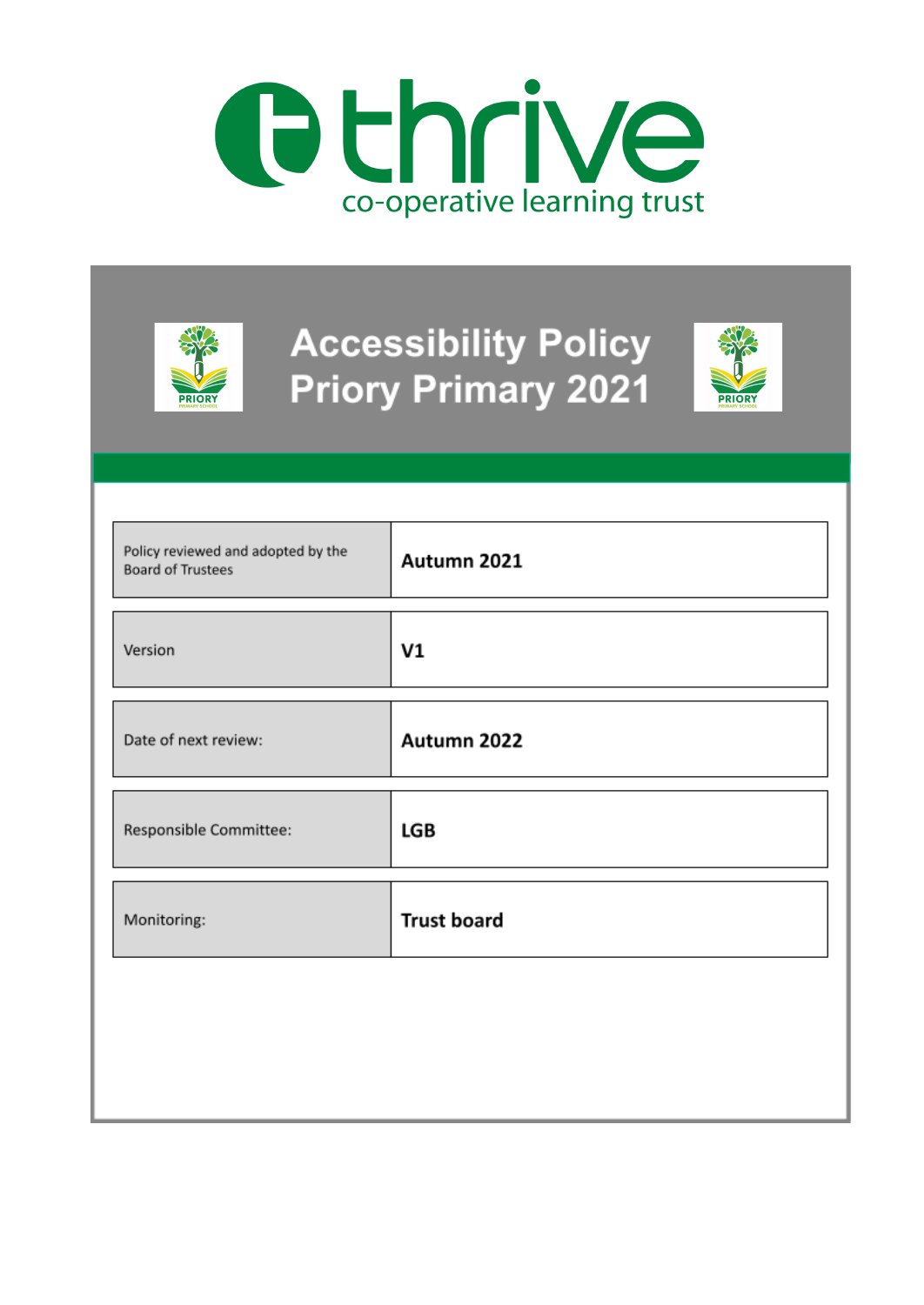# **Contents**

<span id="page-1-0"></span>

| 1 Introduction                | $\mathbf{2}$   |
|-------------------------------|----------------|
| 2 Definitions                 | 3              |
| 3 Responsibilities            | 5              |
| 4 Our Accessibility Aims      | 6              |
| 4.1 Priory Primary School     | 6              |
| 4.2 Engagement and Consultant | 6              |
| 4.3 Monitoring and Evaluating | 6              |
| 4.4 Publishing                | $\overline{7}$ |
| 5 References                  | 7              |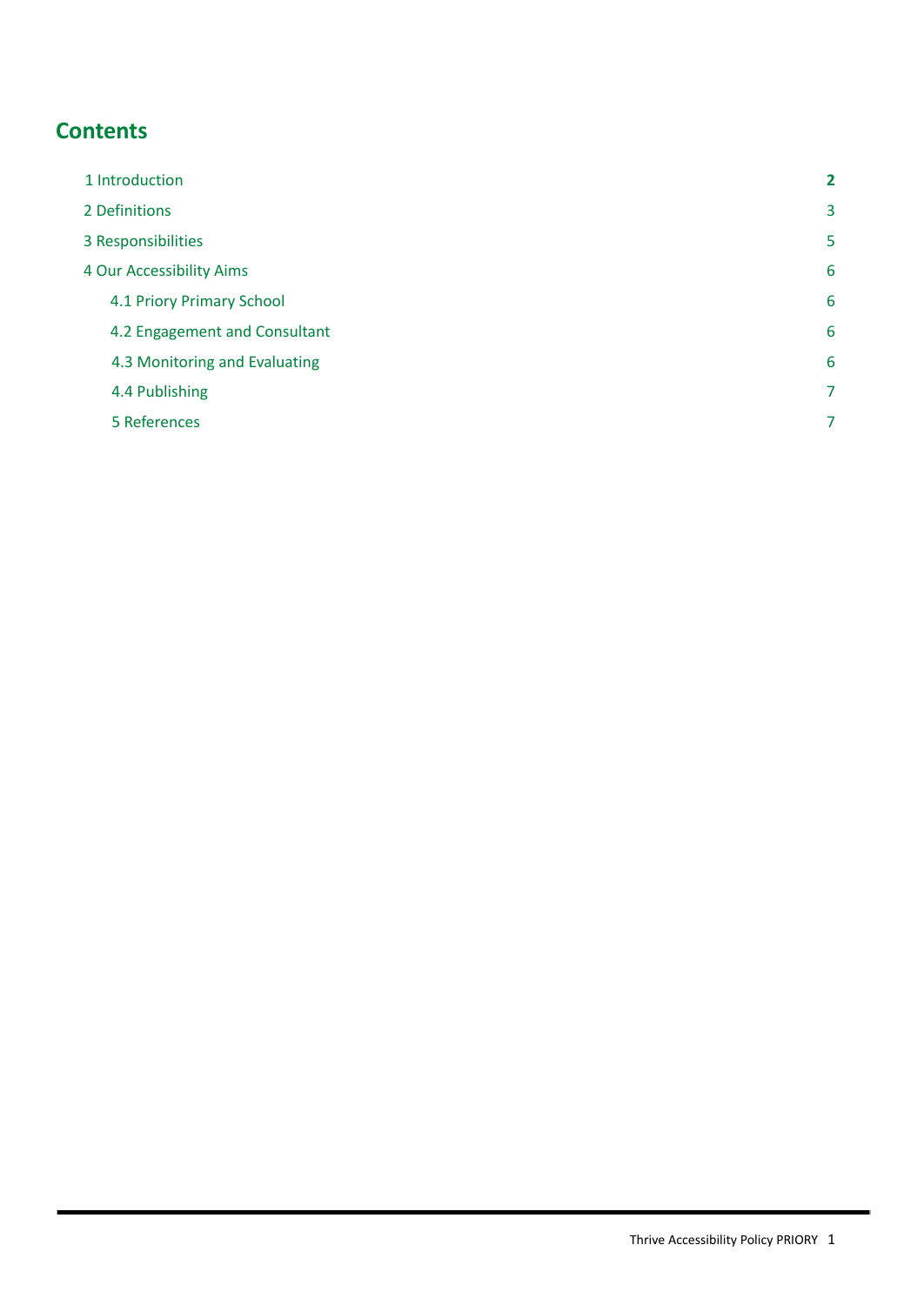## **Our Vision**

All our children are buzzing with excitement for learning; they enjoy the feeling of success, develop confidence, and become active and responsible citizens.

### **Aims**

These aims are for our whole school community – children, staff, governors and families: • To develop independent, enthusiastic and creative learners with skills for life

• To provide a welcoming, happy and safe environment, where learners are confident to take risks and can flourish

• To deliver an authentic curriculum, which provides opportunities for challenge and aspiration, preparing children for the future

• To build a community based on mutual respect, where everyone takes responsibility for their own actions and behaviour choices

• To celebrate diversity and promote tolerance, developing learners as global citizens

Priory Primary School is committed to providing an accessible environment which values and includes all pupils, staff, parents and visitors, regardless of their education, physical, sensory, social, spiritual, emotional and cultural needs. We are committed to challenging negative attitudes about disability and accessibility and to developing a culture of awareness, tolerance and inclusion. We plan, over time, to ensure the accessibility of provision for all pupils, staff and visitors to the school. Accessibility Plans will be drawn up to cover a three year period.

#### <span id="page-2-0"></span>**1 Introduction**

The Equality Act 2010 replaced all existing equality legislation including the Race Relations Act, Disability Discrimination Act and Sex Discrimination Act. It consolidated this legislation and extended protection from discrimination. It is unlawful for Priory Primary School to discriminate against a person by treating them less favourably because of a 'protected characteristic' (as defined at section 2).

The Public Sector Equality Duty, which is part of the Equality Act, came into force on 6 April 2011. It requires all public bodies, including schools, when carrying out their day to day work, to have due regard to the need to:

- Eliminate discrimination and other conduct that is prohibited by the Act.
- Advance equality of opportunity between people who share a protected characteristic and people who do not share it.
- Foster good relations across all characteristics between people who share a protected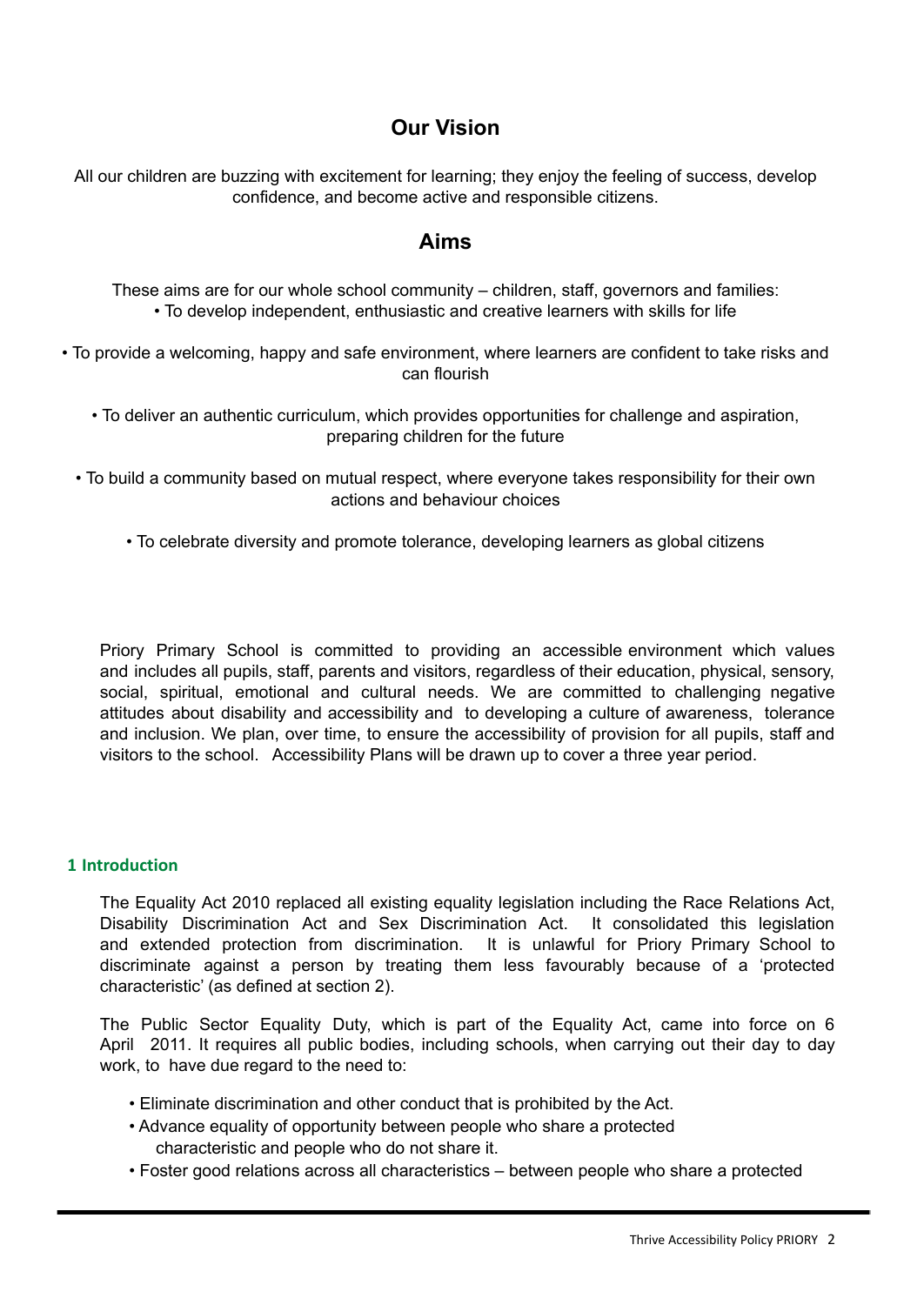characteristic and people who do not share it.

Having due regard for advancing equality involves:

- Removing or minimising disadvantages suffered by people due to their protected characteristics.
- Taking steps to meet the needs of people from protected groups where these are different from the needs of other people.
- Encouraging people from protected groups to participate in public life or in other activities where their participation is disproportionately low.

This includes pupils and staff.

#### **Statutory Requirements: The Specific Duties**

Priory Primary School has a duty to make **reasonable adjustments** for pupils with a disability. The DfE non-statutory guidance states that this duty can be summarised as follows:

• Where a disabled pupil is placed at a disadvantage compared to other pupils then the school must take reasonable adjustments to try and reduce/remove the disadvantage.

• Schools will be expected to provide an auxiliary aid or service for a disabled pupil when it would be reasonable to do so, and if such an aid would alleviate any substantial disadvantage that the pupil faces in comparison to non-disabled pupils.

• Schools are not subject to the other reasonable adjustment duty to make alterations to physical features, because this is already considered as part of their planning duties.

#### <span id="page-3-0"></span>**2 Definitions**

**Protected Characteristics -** It is unlawful for us to discriminate against a pupil, prospective pupil, parent, member of staff by treating them less favourably because of their

- Age
- Disability
- Gender
- Gender reassignment
- Race
- Religion, faith or belief including lack of belief
- Sexual orientation
- Marriage and civil partnership
- Pregnancy and maternity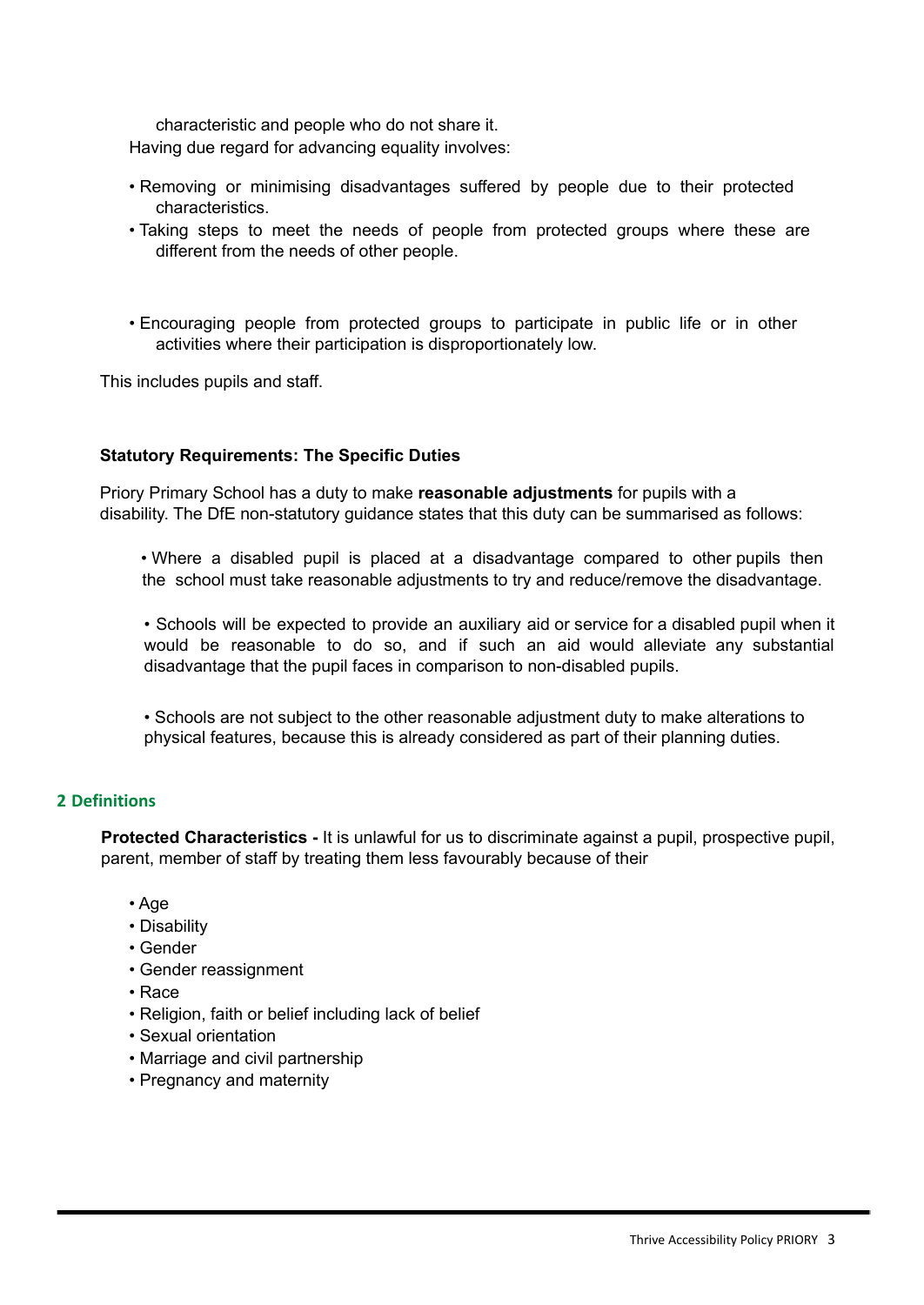This includes:

- Admissions
- The way education is provided to pupils
- The way pupils are able to access any benefit, facility or service
- Excluding a pupil or subjecting them to any other detriment

**Disability -** as when a person has a 'physical or mental impairment which has a substantial and long term adverse effect on that person's ability to carry out normal day to day activities.' Some specified medical conditions, such as HIV, multiple sclerosis and some cancers are considered as disabilities, regardless of their effect.

**Long Term Disability -** is defined as lasting, or likely to last, for at least 12 months.

**Disability Special Provision** - we will treat disabled pupils more favourably than non-disabled pupils by making reasonable adjustments to put them on a more level footing with pupils without disabilities, either through reasonable practices or auxiliary aids and services. This will be complemented by our Accessibility Plans.

**Reasonable adjustments** Factors we may consider when assessing the reasonableness of an adjustment may include the financial or other resources required for the adjustment, its effectiveness, its effect on other pupils, health and safety requirements and whether aids have been made available through the Special Educational Needs route. Cost will be a factor in determining what is reasonable. For instance, a small rural primary school may not be able to provide specialised IT equipment for any disabled pupils who may need it, but a much larger school might reasonably be expected to.

We will generally try to ensure that disabled pupils can play as full a part as possible in school life and the reasonable adjustments duty will help support this. However, there will be times when adjustments cannot be made because to do so would have a detrimental effect on our other pupils and would, therefore, not be reasonable. For example, if we put on a geology field trip which necessarily involved climbing and walking over rough ground, we would fully consider alternatives to accommodate a disabled pupil in a wheelchair. However, after it had been determined that there was no viable alternative or way of enabling the disabled pupil to participate or be involved, we would not have to cancel the trip as originally planned. This is unlikely to constitute direct discrimination or failure to make a reasonable adjustment.

Many pupils with a disability will have an SEN statement and auxiliary aids provided by Hull City Council and so may not require anything further. However, if the disabled pupil does not have a statement (or the statement does not provide the necessary aid), then the duty to consider reasonable adjustments and provide such auxiliary aids will fall to the school.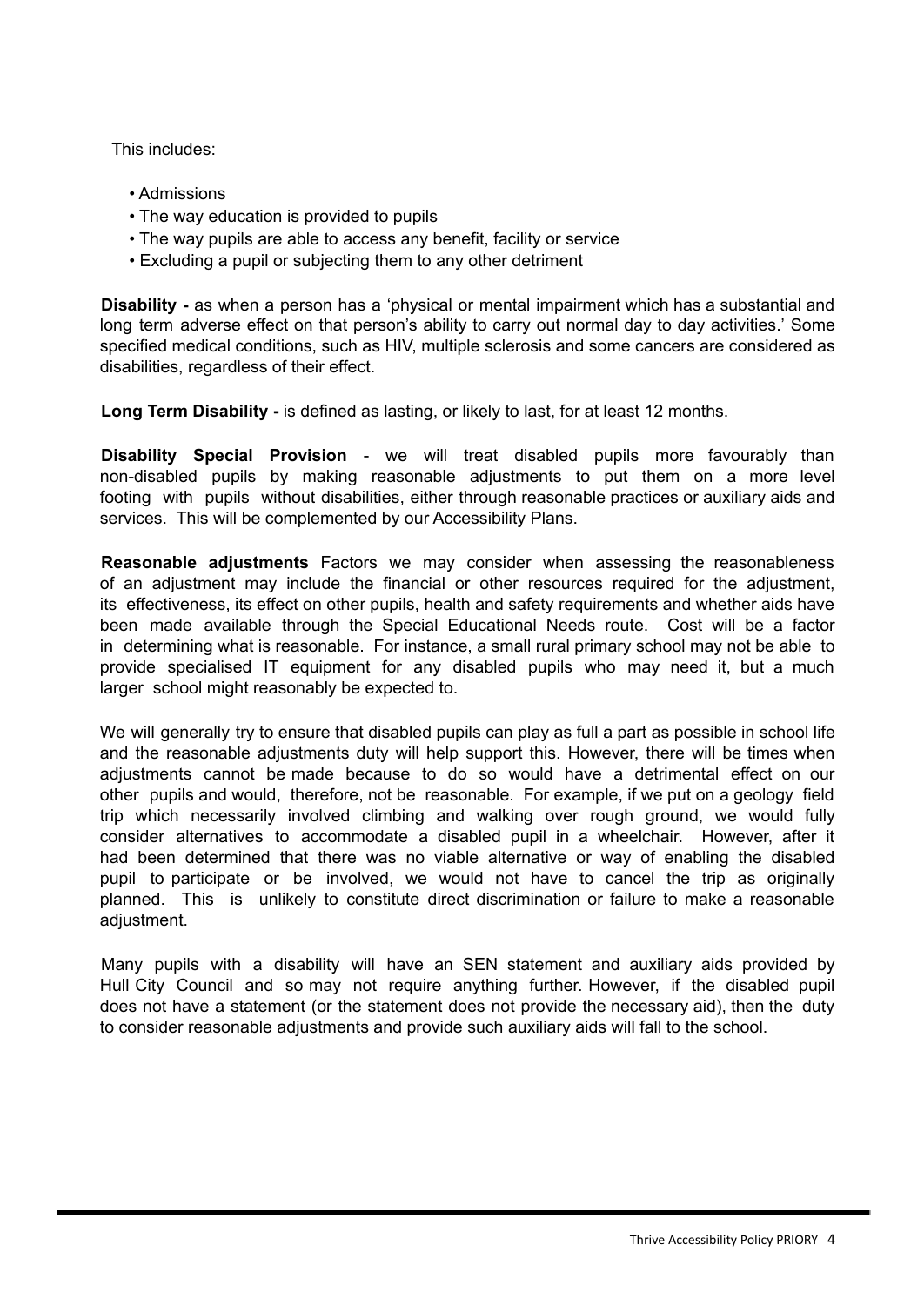**Accessibility Plans** are implemented to ensure that:

• the extent to which disabled pupils can participate in the curriculum is increased

• the physical environment of the school is improved to enable disabled pupils to take better advantage of education, benefits, facilities and services provided • the availability of accessible information to disabled pupils is improved

These are published at http://prioryprimary.org.uk/

**Parents** - Any reference to a parent in this policy is a wide reference (as in education law generally) not only to a pupil's birth parents, but to adoptive, step and foster parents, or other persons who have parental responsibility for, or who have care of, a pupil.

**Staff** includes teaching and non-teaching staff.

#### <span id="page-5-0"></span>**3 Responsibilities**

This Accessibility Policy and Plan are drawn up in compliance with current legislation and requirements as specified in Schedule 10, relating to Disability, of the Equality Act 2010.

School Governors are accountable for ensuring;

- implementation
- that regard is given to the need to provide adequate resources for the implementation.
- review and reporting on progress is undertaken.

The lead Governor for this is: Mrs Rachel Proctor (SEND governor)

The Head of School is responsible for:

- Providing accurate and appropriate information to the Governing body to enable them to publish and demonstrate compliance with the Public Sector Equality Duty.
- Making sure that steps are taken to address the school's accessibility plan.
- Making sure that equality and access plans are readily available and that the Governors, staff, pupils, parents and guardians know about them.
- Providing regular information for staff and Governors about progress against the accessibility plan.
- Taking appropriate action in cases of discrimination.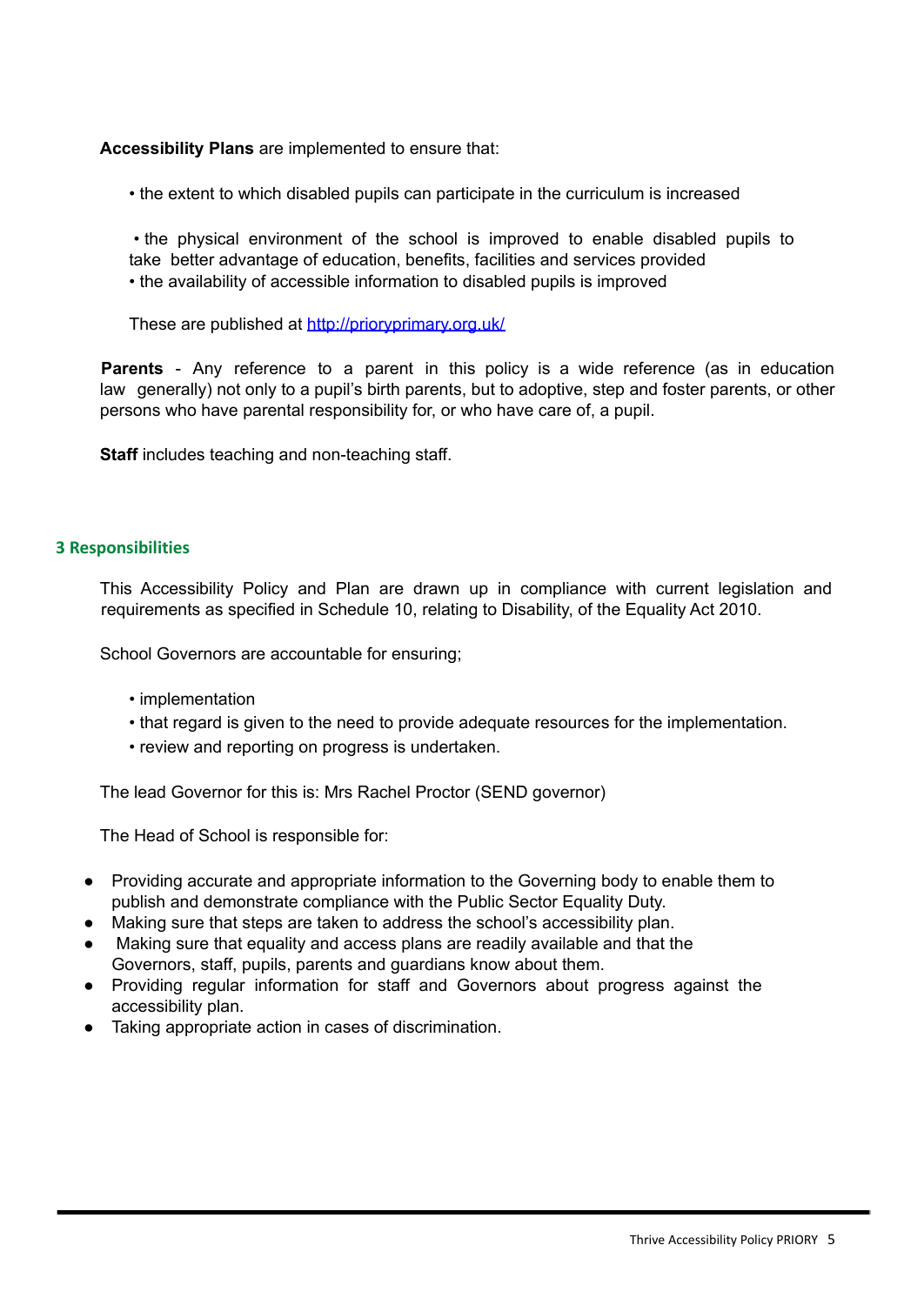All staff are responsible for:

- Eliminating discrimination and other conduct that is prohibited by the Act.
- Advancing equality of opportunity between people who share a protected characteristic and people who do not share it.
- Fostering good relations across all characteristics between people who share a protected characteristic and people who do not share it.

Visitors and contractors are responsible for following the Accessibility Policy.

#### <span id="page-6-1"></span><span id="page-6-0"></span>**4 Our Accessibility Aims**

#### **4.1 Priory Primary School**

Priory Primary School plans over time to increase the accessibility of provision for all pupils, staff and visitors to the school. Our aims are:

- 1. Increasing the extent to which disabled pupils can participate in the school curriculum and can access the physical environment of the school
- 2. Improving the delivery of written information to disabled pupils, staff, parents and visitors in an appropriate format.
- 3. Improving the physical environment of the school to increase the extent to which disabled pupils can take advantage of their education and associated services

The action plan for each aim can be found in Appendix I of this Policy

#### <span id="page-6-2"></span>**4.2 Engagement and Consultation**

The following people were engaged and consulted upon in the development of this Policy

**Governors** Teaching staff Non-teaching staff

#### <span id="page-6-3"></span>**4.3 Monitoring and Evaluating**

The Accessibility Policy and Plan will be reviewed regularly and at least every three years. It is structured to complement and support the school's Equality Objectives which are reviewed regularly in accordance with the individual action plan for each objective. New objectives will be set and published at least every four years.

OFSTED inspections may look at the accessibility plan and its implementation as part of their reviews.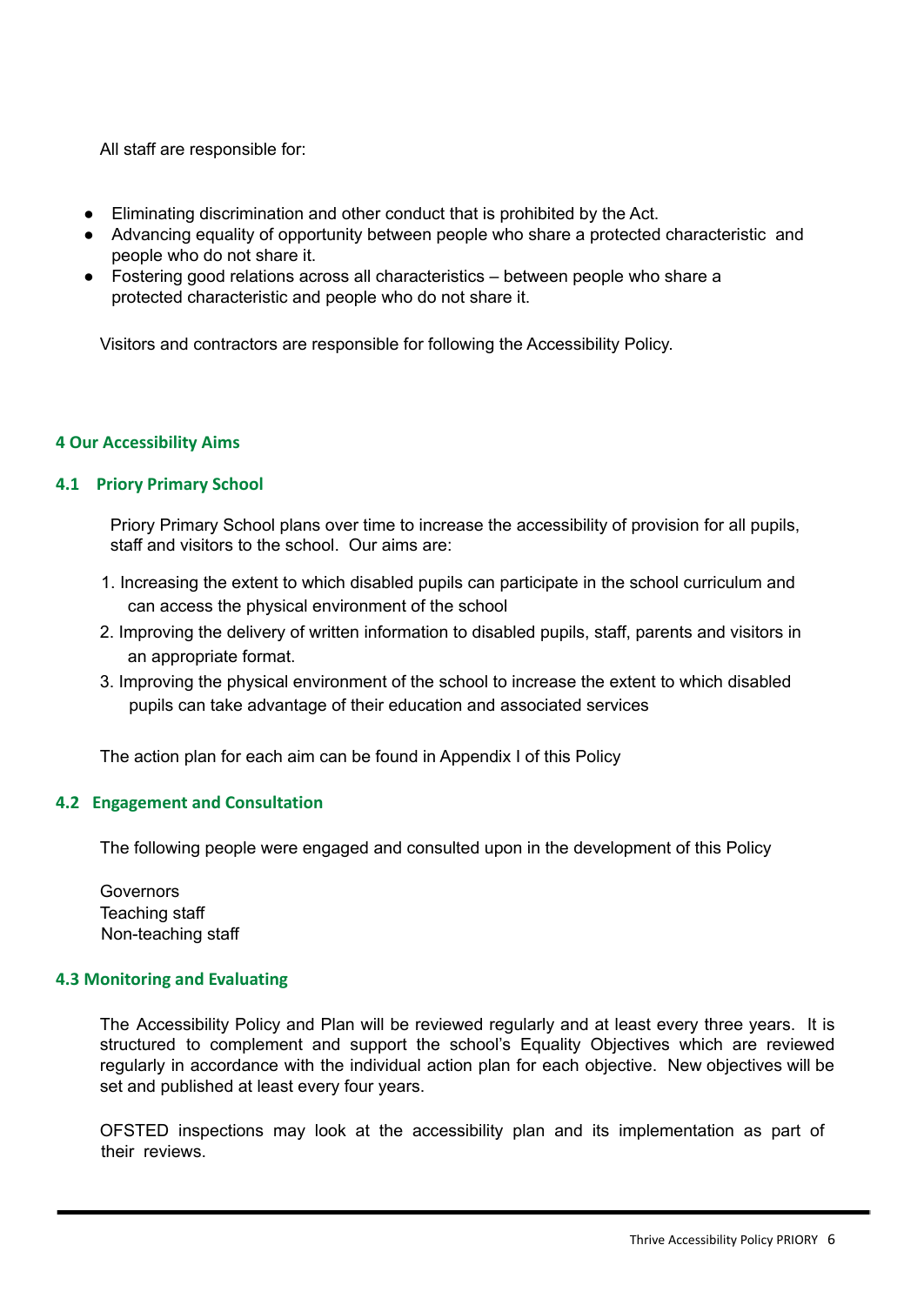#### <span id="page-7-0"></span>**4.4 Publishing**

In order to ensure that our accessibility plan is easily accessible, we will:

- Publish the plan on the our website http://prioryprimary.org.uk/ OR
- Publish the plan as part of the school development plan
- Highlight the information in our staff meetings
- Ensure a hard copy is available in different formats for those people who are visually impaired or English as an Additional Language users where applicable.
- Ensure translation is available to those people whose English is not their first language if necessary.

#### <span id="page-7-1"></span>**5 References**

Equality & Human Rights Commission, *The Essential Guide to the Public Sector Equality Duty*, 2011

Department of Education, *Equality Act 2010, Advice for School Leaders, School Staff, Governing Bodies and Local Authorities,* September 2012,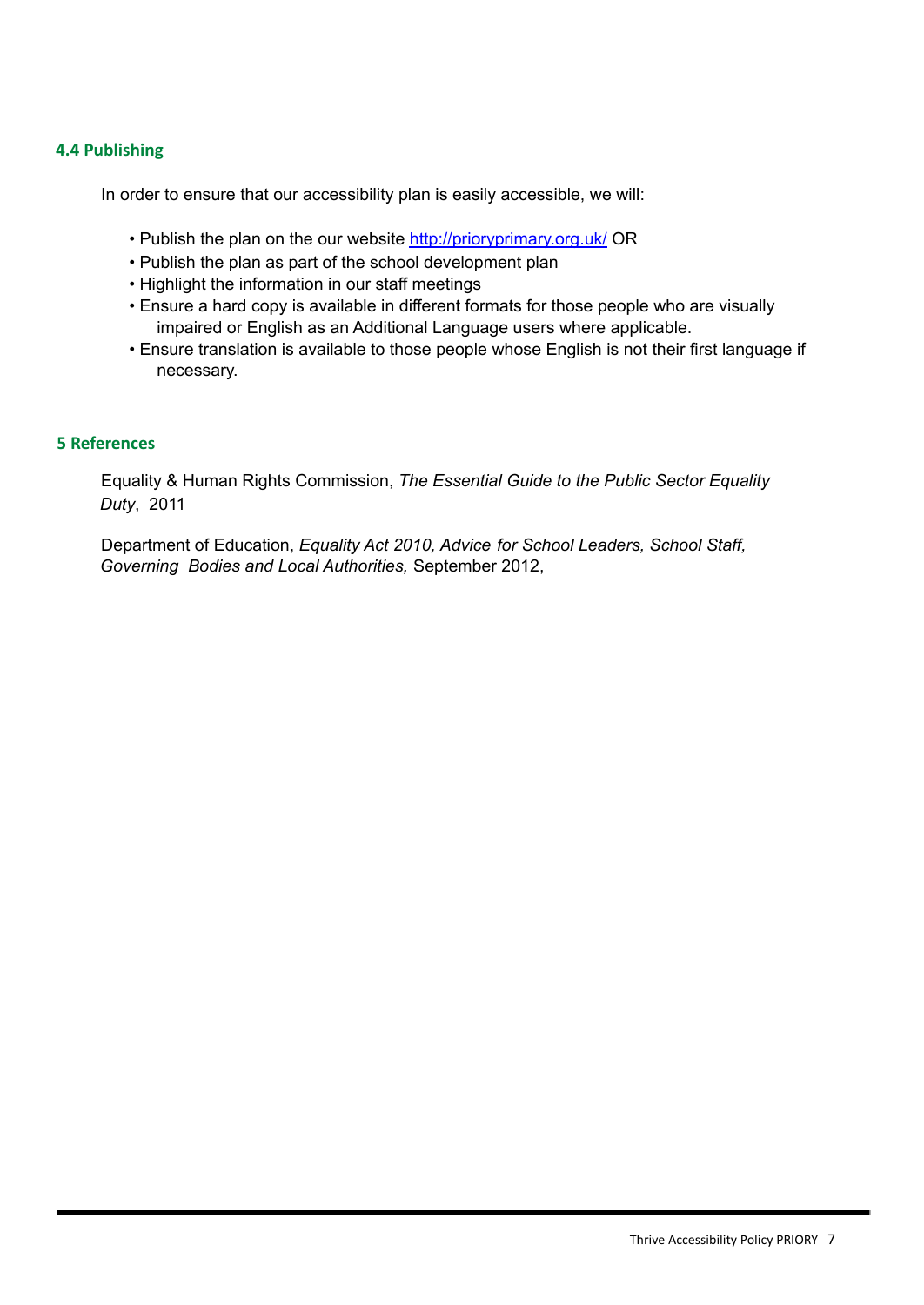| Aim 1                                                                                                                                            |                                                                                                                                                                                                                                                                                                                                                                                       |                              |                                    |  |  |
|--------------------------------------------------------------------------------------------------------------------------------------------------|---------------------------------------------------------------------------------------------------------------------------------------------------------------------------------------------------------------------------------------------------------------------------------------------------------------------------------------------------------------------------------------|------------------------------|------------------------------------|--|--|
| Increasing the extent to which disabled pupils can participate in the school curriculum and can<br>access the physical environment of the school |                                                                                                                                                                                                                                                                                                                                                                                       |                              |                                    |  |  |
| <b>Outcome</b>                                                                                                                                   | <b>Action</b>                                                                                                                                                                                                                                                                                                                                                                         | <b>Time</b>                  | By whom                            |  |  |
| To ensure that the school<br>complies with the Equality act by<br>ensuring all policies reflect<br>inclusive practice and procedure              | Review all statutory policies to ensure<br>that they reflect inclusive practice and<br>procedure                                                                                                                                                                                                                                                                                      | Reviewed<br>termly           | Head of<br>School<br>KJ<br>(SENCo) |  |  |
| To ensure that all children have<br>full access to the curriculum                                                                                | Monitor teaching and learning to<br>ensure all children are being offered:<br>A curriculum which meets their<br>needs<br>A range of support including<br>that from trained Teaching<br>Assistants<br>Multimedia and ICT<br>$\bullet$<br>opportunities that support<br>most curriculum areas<br>Specific equipment sourced<br>from Occupational Therapy /<br>IPASS (where appropriate) | <b>Review</b><br>half termly | All staff                          |  |  |
| To ensure able and more able<br>pupils are making proportionate<br>progress                                                                      | Monitor teaching and learning to<br>ensure able and more able pupils are<br>identified within each cohort and<br>differentiated activities and challenge<br>as and when appropriate                                                                                                                                                                                                   | <b>Review</b><br>half termly | All staff                          |  |  |
| To ensure that the needs of all<br>disabled pupils, parents and staff<br>are represented within the school                                       | Promote the involvement of disabled<br>students in all aspects of the<br>curriculum through the use of<br>equipment and or staff. Raise<br>awareness of disabilities through<br>teaching and learning by creating<br>positive images of disability within<br>school                                                                                                                   | Ongoing                      | All staff                          |  |  |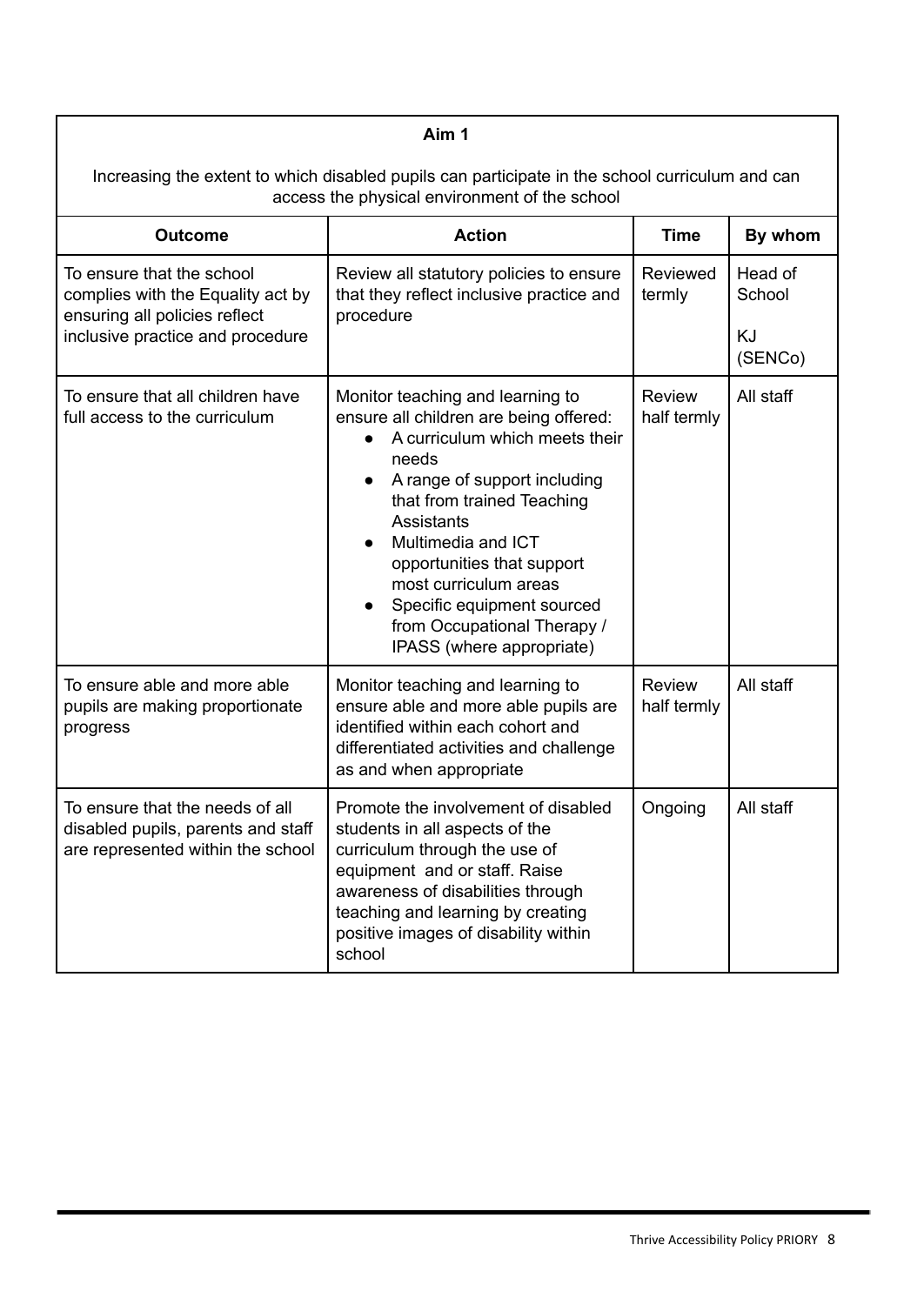| Aim <sub>2</sub>                                                                                                            |                                                                                                                                                   |                  |          |  |  |
|-----------------------------------------------------------------------------------------------------------------------------|---------------------------------------------------------------------------------------------------------------------------------------------------|------------------|----------|--|--|
| Improving the delivery of written information to disabled pupils, staff, parents and visitors in an<br>appropriate format   |                                                                                                                                                   |                  |          |  |  |
| <b>Outcome</b>                                                                                                              | <b>Action</b>                                                                                                                                     | <b>Time</b>      | By whom  |  |  |
| Availability of written material in an<br>alternative format when specifically<br>requested                                 | Alternative formats to be made<br>available to parents as and when<br>requested                                                                   | When<br>required | KJ       |  |  |
| Make available newsletters and<br>other information for parents, in an<br>alternative format when specifically<br>requested | Digital and hard copies of our<br>newsletter to be made available to<br>parents at all times                                                      | When<br>required | KJ       |  |  |
| Raise the awareness of adults<br>working at and for the school on<br>the importance of good<br>communications systems       | Staff induction meetings, induction<br>policy and appraisals to include a<br>focus on the importance of good<br>communication systems for parents | When<br>required | EY/CB/KJ |  |  |